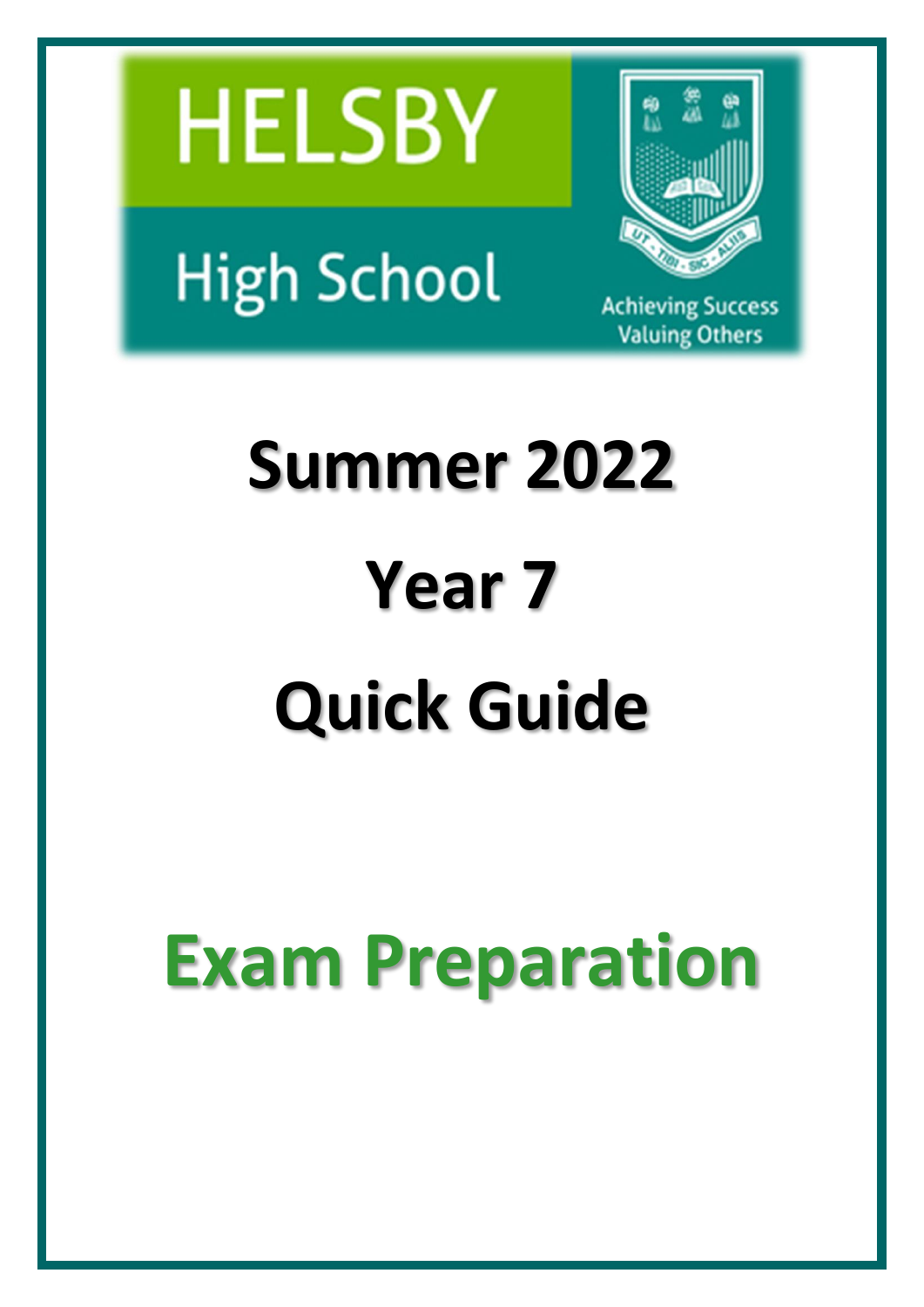#### **English**

There will be two assessments. One will test reading skills and the other writing skills. Each assessment will be 45 minutes in length and will take place in one of their English lessons.

Reading Assessment – Assessment 1

Students will read a short non-fiction text. They will then answer questions based upon the text. The questions will test the students understanding of the text (retrieval, inference and comprehension) and their ability to analyse and comment on the effect of the writer's methods. (analysis).

Writing Assessment – Assessment 2

The students will be asked to complete a transactional writing task. A transactional piece is essentially a non-fiction style piece of writing and students will be asked to write in the format of a speech, article or letter.

Students spelling, punctuation and grammar skills will be assessed through the writing task.

Students will be prepared for their assessments in lessons. They should revise the letter, article and speech writing formats.

#### **Maths**

Students in year 7 will have assessments on the following topic –

- Sequences
- Substitution
- Solving equations
- Range
- Median
- Rounding
- FDP
- Addition, subtraction, multiplication and division
- Perimeter
- Area of rectangles and triangle
- Percentage of an amount
- Fraction of an amount
- Directed numbers
- Adding and subtracting fractions
- Angles
- Identifying polygons

Websites to help with revision are as follows

[www.mathsgenie.co.uk](http://www.mathsgenie.co.uk/)

[www.hegartymaths.com](http://www.hegartymaths.com/)

[www.corbettmaths.com](http://www.corbettmaths.com/)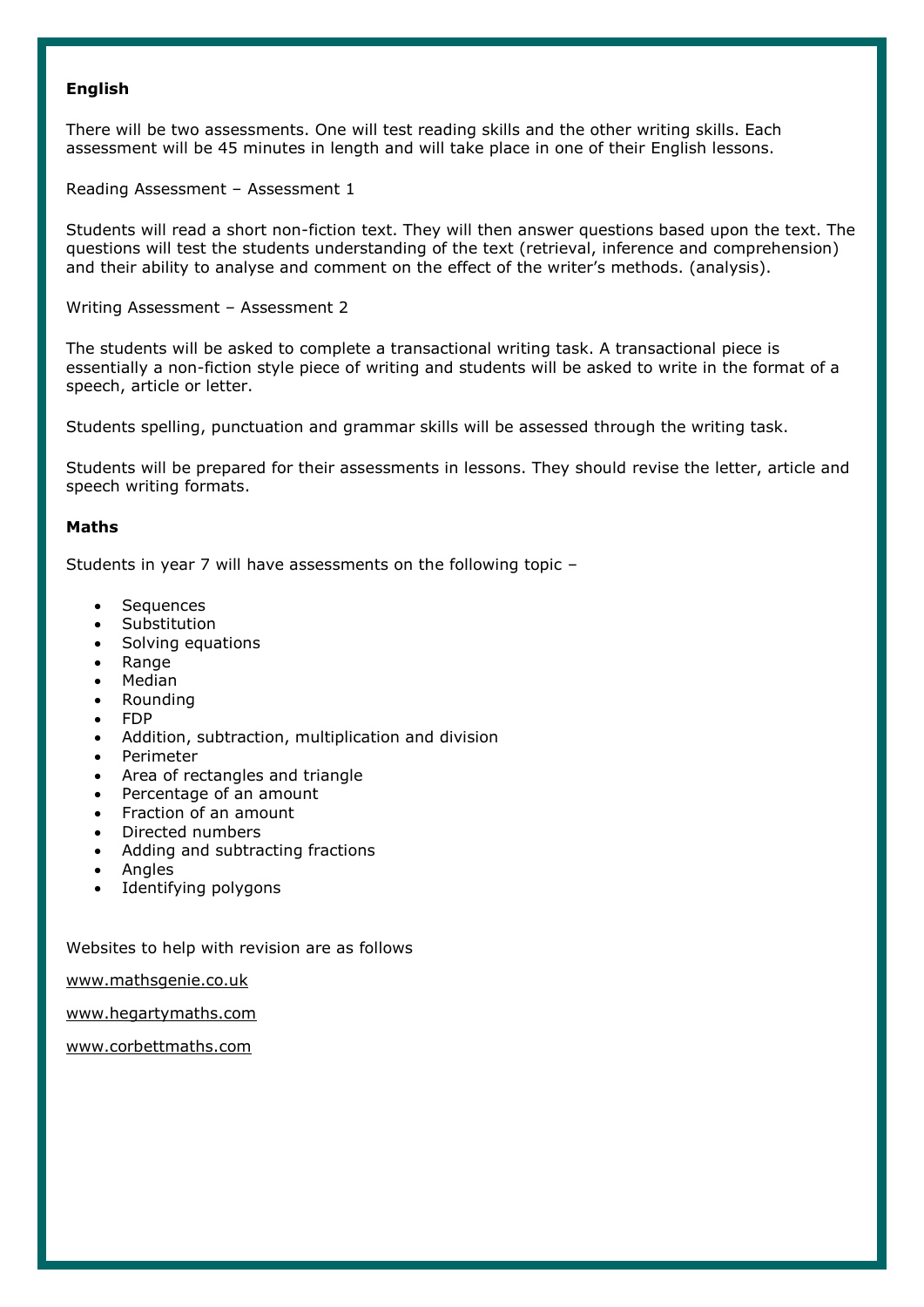#### **Science**

#### Enquiry processes

- 1 Forces Speed and Gravity
- 2 Electromagnets Potential difference and resistance and Current
- 3 Energy Energy costs and Energy transfer
- 4 Matter Particle model and Separating mixtures
- 5 Reactions Acids and alkalis and Metals and no-metals
- 6 Organisms Movement and Cells
- 7 Ecosystems Interdependence and Plant Reproduction

Students will be provided with printed copies of Knowledge Organisers for the above content.

These Knowledge Organisers will also be posted on Show My Homework along with some online resources from web sites such as BBC Bitesize.

## **Geography**

Students will be assessed on the topics of 'Map skills' and 'Ecosystems'. Knowledge organisers will be provided to all students to revise from via Show My Homework.

#### **MFL**

# **Year 7 French**

Reading exam – You will have a series of short texts in French to read. Each text will be followed by some questions in English or multi-choice boxes to tick, to show what you have understood. These are the kind of tasks that we regularly do together in lessons.

Writing exam – you will have a few sentences to write based on all the topics we have studied this year (Family & friends, school, free time, weather, town and holidays). You will then have the chance to write in more detail on the topic of HOLIDAYS.

How to prepare –

· Look over the knowledge organisers that you have for each of the topics - Family & friends, school, free time, weather, town and holidays.

· Practise reading and listening to these topics online – on Linguascope or Active Learn

· Practise writing some sentences about holidays. Remember what you need to include to reach the next level eg frequency words, opinions and reasons, negatives, two verbs together (j'aime faire…) and the future tense (je vais visiter…)

· Please ask your teacher if you can't find any of your knowledge organisers or if you have forgotten your passwords.

### **Year 7 German**

Reading exam – You will have a series of short texts in German to read. Each text will be followed by some questions in English or multi-choice boxes to tick, to show what you have understood. These are the kind of tasks that we regularly do together in lessons.

Writing exam – you will have a few sentences to write based on all the topics we have studied this year (Family & friends, school, free time, town and holidays). You will then have the chance to write in more detail on the topic of TOWN AND HOLIDAYS.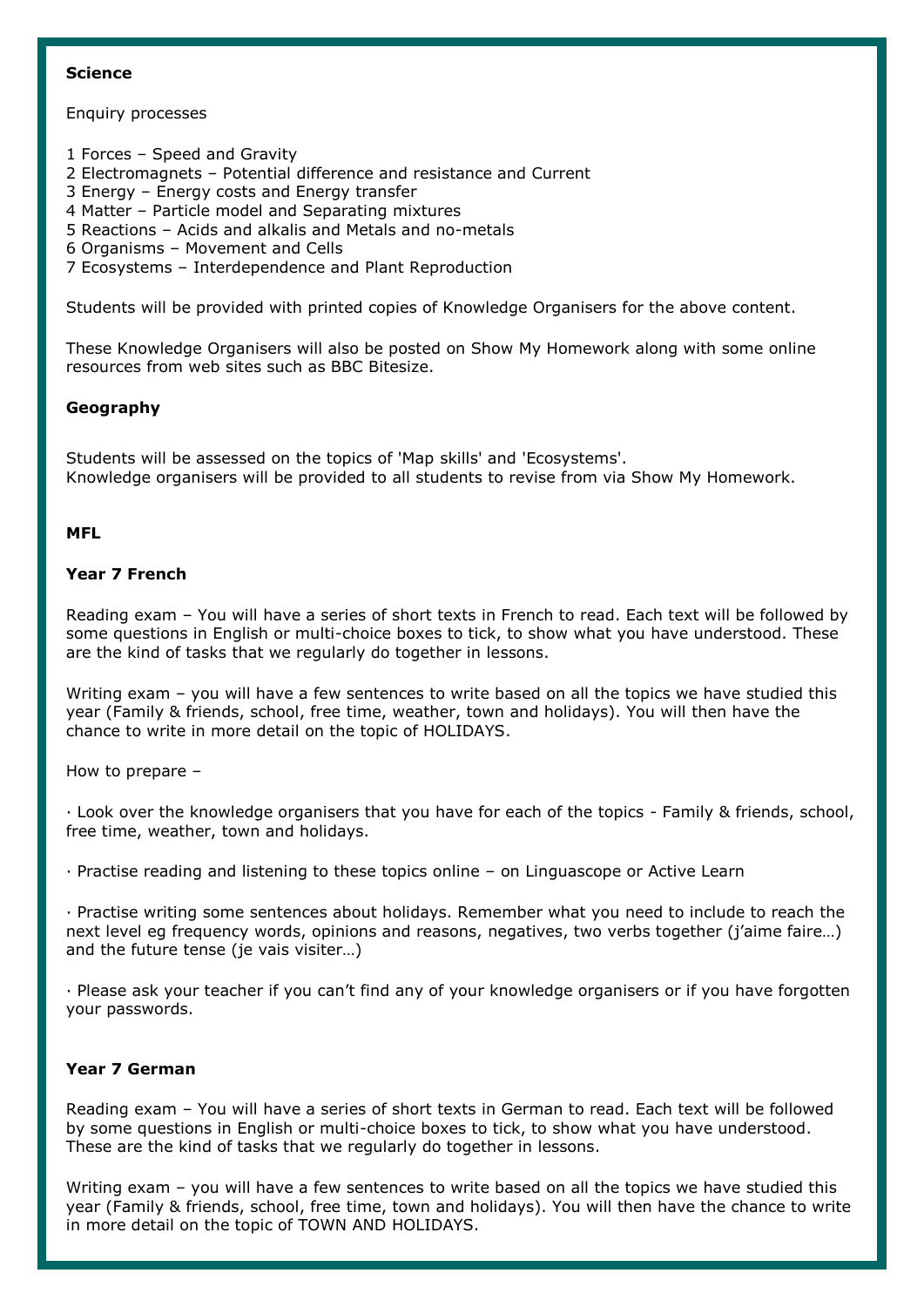How to prepare –

· Look over the knowledge organisers that you have for each of the topics - Family & friends, school, free time, town and holidays.

· Practise reading and listening to these topics online – on Linguascope or Active Learn

· Practise writing some sentences about holidays. Remember what you need to include to reach the next level e.g. full sentences, frequency words, opinions and reasons, negatives, and the future tense (e.g. Ich werde Tennis spielen).

· Please ask your teacher if you can't find your knowledge organisers or if you have forgotten your passwords

#### **History**

Test of key words and substantive concepts based on Medieval Monarchs, The Tudors and Religious change topics. Revision sheets will be issued in advance. Students will answer a combination of key word and source based questions.

#### **Religious Education**

Revise Sikhism and the Life of Jesus

Revision sheets will be handed out in class and put on SMHW

#### **Drama**

Students will create an original performance based on a given stimulus and write 3 questions about the effect of the performance on the audience. This will be assessing the skills you have developed so far and students need to include their learning in their performance.

Use drama books to help remember all your learning. Use your assessment sheets to help focus you on what good drama should be like. Use bbc bite size Drama to help <https://www.bbc.co.uk/bitesize/guides/zn4xwty/revision/1>

#### **Computer Science**

For Computer Science, students will be provided with a revision booklet via Show My Homework

#### **Music**

Students will answer key questions and complete key tasks to uncover the knowledge retained from all projects this year. Questions will be listening and written questions.

Use your Music books and KS3 bbc bite size <https://www.bbc.co.uk/bitesize/subjects/zmsvr82> to help with revision.